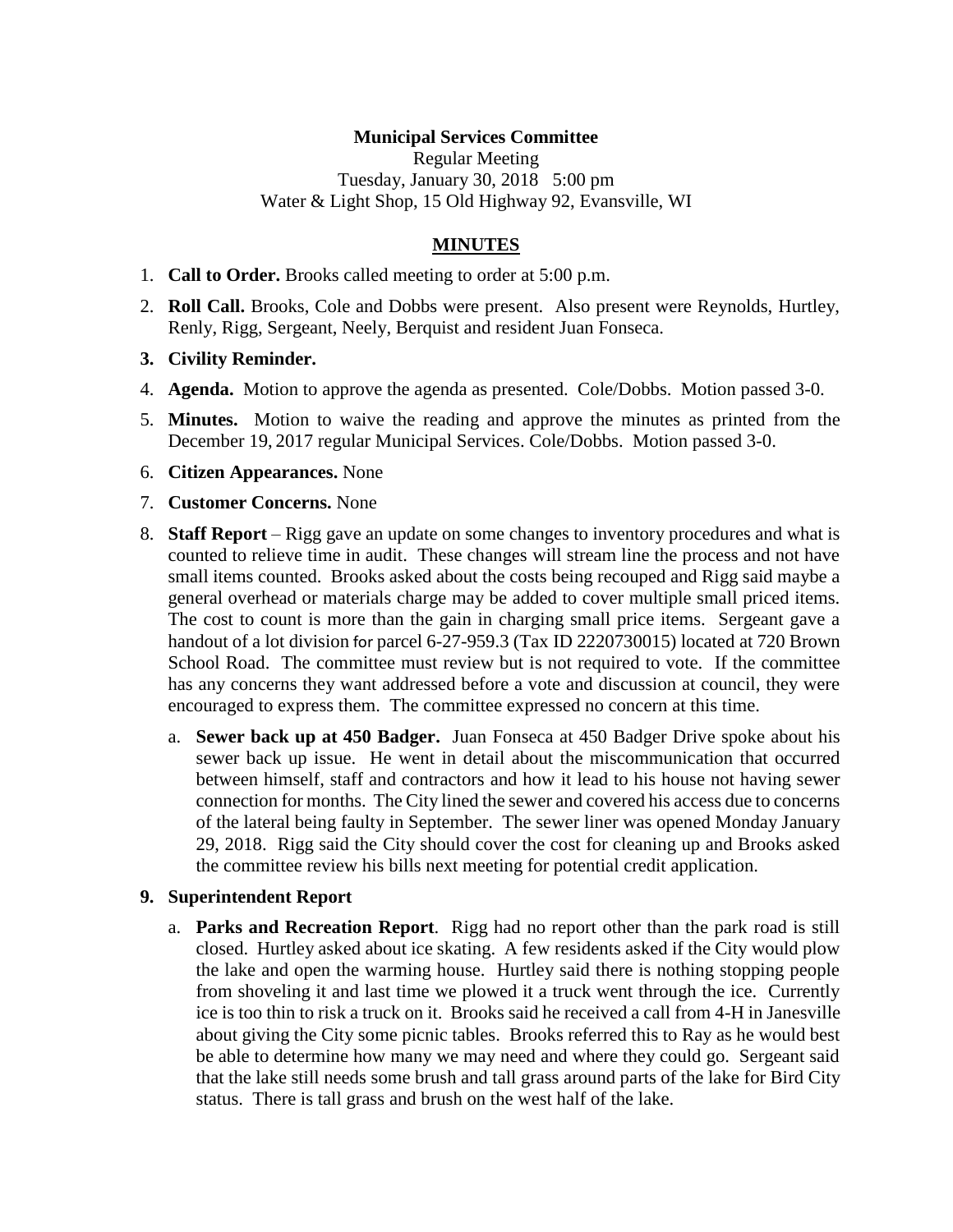- b. **AMI Project** Rigg reported that we installed many meters last few weeks. The City has about 200 meters in the rural route to finish the whole rural section freeing 3 days of meter reading eventually. Staff will have to hold back on some meter installs until Donna is back around the 19<sup>th</sup> of February. We also are going to look at shifting some days of starting meter reading in March to allow time for installs in Book 1 and staff having time to enter them in without a pile up. Brooks asked about the summer meter reading and Rigg said they still planned for that in 2018.
- c. **Municipal Services Facility Study**. Committee decided not to make a motion but simply comment on the draft so a final report can be submitted. Main areas of discussion were the women's locker room was not equal enough in access and underrepresented in stalls. If the City is not going to have staff for a reception then an alternative for the space should be made. The details should be less in the final report so people do not conclude this is an accepted floor plan. This report is conceptual and made to determine what space we need and how much it costs. Cost savings associated with servicing the vehicles of the Police Department and potentially the EMS department need to be explored.
- **d. Updates on water wells.** Well #1 is still not on. The DNR is in the second review of the mixing plan between Well #1 and #2. Well #3 will not be shut down for maintenance until the plan is approved by the DNR.

## **10. City Engineer Report**

- **a. Westfield Meadows & Windmill Ridge.** None.
- b. **WWTP** (Placeholder) Motion to approve scope of services with Town and Country Engineering for construction administration and resident engineering on the WWTP upgrade project. Cole/Dobbs. Motion passed 3-0.
- **c. Franklin/Jackson/Kinsey reconstruction update.** None.
- d. **Westside Booster Station.** Review and consider approval of the Westside Booster Station Study. Berquist went over the different options and executive summary with the Committee. The committee concluded that adding a new well and tower or raising the existing tower 12 feet was either too expensive or too problematic. The most economical solution that would not potentially add too much water pressure in the older part of town is to build a booster station. Methods of payment and how to connect to existing customers is to be explored later.
- 11. **WPPI Report.** Brooks asked that we add appointment of Chad Renly to WPPI board as Evansville's alternate in the February meeting.
	- a. **Written report.** Neely gave his report. Blue Scope is looking at adding some solar panels and moving three separate meters into one. National Theater for Children was well received. Rebate for the VFD motor replacement went through. One high bill complaint was investigated and the error was found and corrected.
- 12. Old Business
	- **a. MUTCD and ADA Sign Compliance.** Rigg noted that new stop sign locations were decided and will be coming in an ordinance.